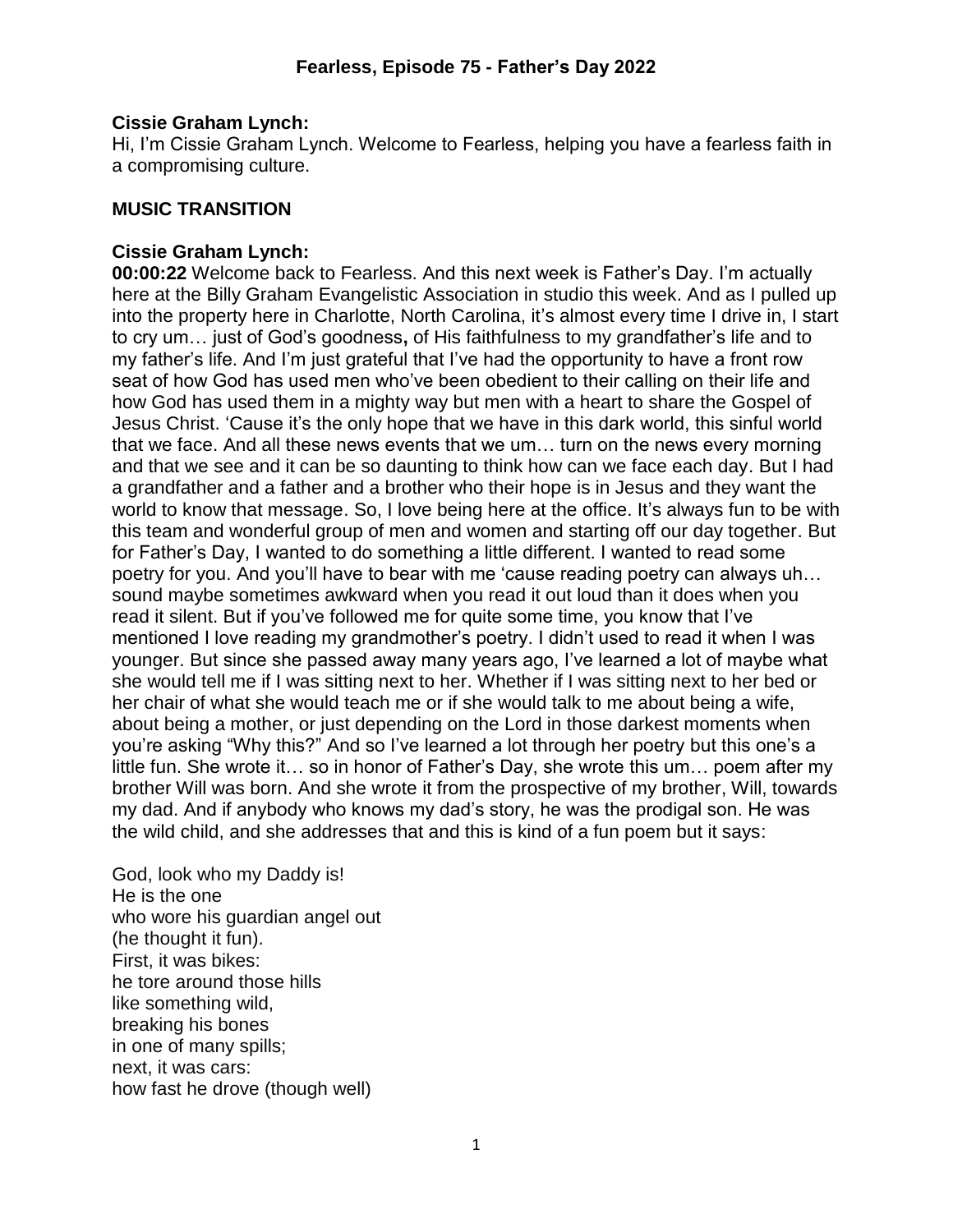only patrolmen and his guardian angel knew; the first complained, the second never tells. Then it was planes: that was the closest we ever got – till now. I never knew him well except that he kept that angelic guardian on his toes.

Not long ago You touched him, and he turned. Oh, Lord, what grace! (and how quizzical the look upon his angel's face: a sort of skidding-to-a-stop to change his pace.)

And now, he just had me: which only shows who needs a little angel of his own to keep him on his toes. Oh, humorous vengeance! Recompense – with fun! I'll keep him busy, Lord. Well done! Well done!

And I love this poem. My grandmother always had a sense of humor and I love this about my dad. Of course, when I think of my dad, I always thought he was the coolest dad. He had the leather coats, um… cowboy boots, rode the motorcycles, as she mentions. He always liked the fast cars and I just thought he was cool. He was my protector. There was nothing he could not do and um… she talks about the patrolmen. There was a funny story, that my dad did slam a patrolman's car in their gate going into their house one time. So that was always a fun story. But she wrote it from my brother's point of view as a little boy.

But God knew. God always had a plan for my dad's life. And my dad has shared this story, and I think he shared this on Fearless before, if I remember correctly. But he talked about there was a time that it was just he and my grandfather and I believe they were in Switzerland. And my grandfather had just done speaking and it was my dad's birthday and they went for a walk. And they were just talking and my grandfather started um… asking what he was gonna do with his life. And that just shared that, you know, that he and my grandmother were worried about my father's soul and where he was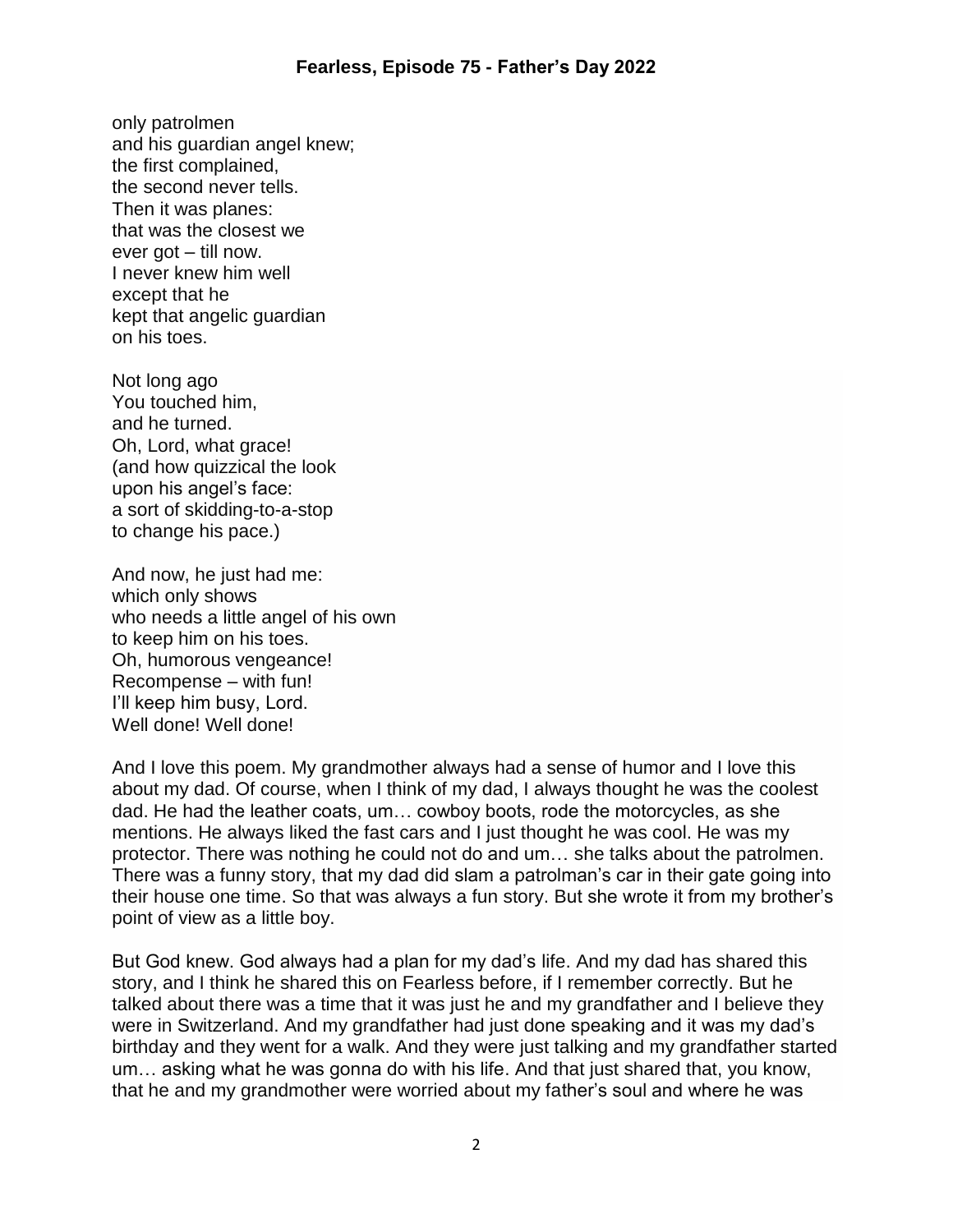gonna spend eternity. And it really challenged my dad that he was gonna have to make a decision to choose the Lord or to reject Him and that they were worried. And how thankful I am that after that, my dad was in Israel working and he surrendered his life to Christ on the Mount of Olives. One night got on his knees in the hotel up there and surrendered his life. And how at that moment God changed the course of my father's life—changed the course of my life. He went home, um… eventually married my mom. A few months later, my grandmother led my mom to Christ. And that legacy that they have left behind. And when we look at legacy and an importance of legacy in today's time, how thankful I am that I've had a grandfather and a father… You know, actually I have two grandfathers. People forget when you have a famous grandfather that the world knows, they forget that you have another grandfather over here that only his small town knew. But I had two wonderful grandfathers to this day who I continue to learn from. But as a teenager, I really struggled with my relationship with my father. I struggled with his absence. He was gone a lot. He traveled um… a lot and he would come home and, you know, things would change. He would give new rules when he would come home from long trips. And I always wondered, you know, "God, why do You take my father away from me?" I had um… some of my best friends' fathers teach me how to dribble a basketball. Another one taught me how to ride a bike. And I had a hard time that that wasn't my dad teaching me those things. And it was on a trip when I was 18 or 19 years old, it was after my freshman year in college, and I had started struggling in college with some other issues. And my dad took me on a trip around the world, and we got to see various projects. He had Billy Graham Evangelistic Association projects going on. We stopped to see Samaritan's Purse projects around the world. And I remember in this moment, it was the first time that I was so grateful for who my father was because I got to see this man who was obedient to God's calling on his life. Who no matter the cost, was not afraid of what cost him. That he would go boldly in the Name of Jesus to serve those. Especially I grew up kind of um… under the umbrella of Samaritan's Purse um… 'cause my dad didn't come and take over the Billy Graham Evangelistic Association 'til I was older when my grandfather couldn't do the day-to-day activities. And so I looked at that and I saw the 'spanse of like Samaritan's Purse and how God had used that in a mighty way and I thought, "The only reason that it has grown to ways that my father could never imagine the early years is because my father never compromised the Gospel of Jesus Christ." That I was thankful for a dad who was unashamed of the Gospel and took that news all around the world to help those who are sick, to help those who've um… their homes had been flooded. 'Cause the greatest thing you could do with those people is to share the hope of Jesus Christ. And so, I learned all that um… from my dad. And as I've looked as I've gotten older and the things that I've learned from my grandfather and both of my grandfathers. And as we're talking about Father's Day, there's a season in a father's life um… when he leads his children when they're younger and you're in that developmental stage and He leads His children. Then comes a season when his children are grown and the father begins to see them lead others. And, ultimately, when a father's gathered to his eternal home when he's no longer here on earth and he's no longer cutting the way for his children and cutting that trail and that path, when his assignment to his children on earth is done. But it's that voice, those teachings that he did in leading them along the way that is left behind and is that echo that a father leaves behind. And in a Bible verse, Isaiah 30:21 it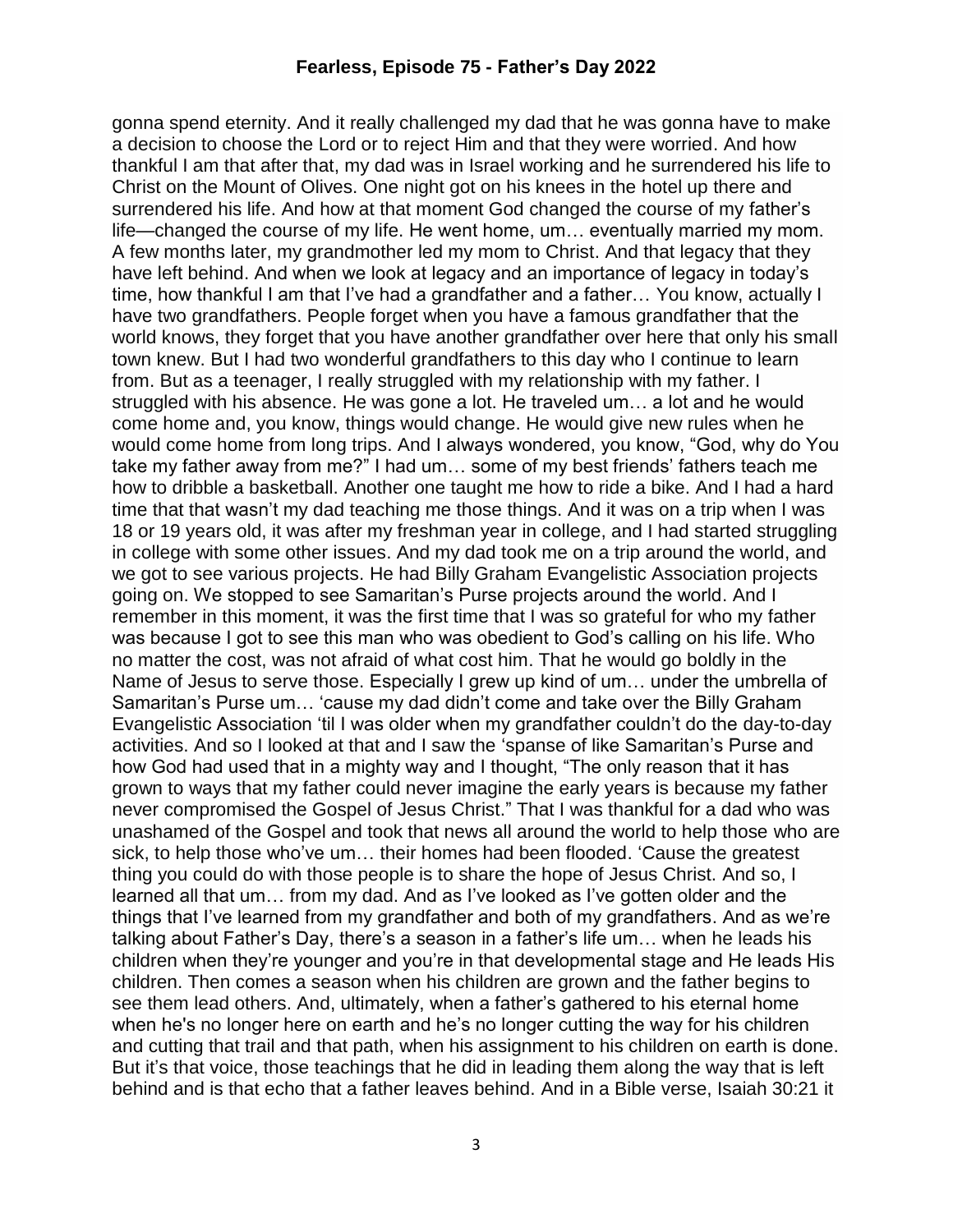says, "Your ears shall hear a word behind you, saying, 'This is the way, walk in it.' Whenever you turn to the right hand or whenever you turn to left." And I love that verse. It says, "Your ears shall hear a word behind you, saying, 'This is the way, walk in it.'" This Father's Day maybe your father's already passed, maybe he's um… in heaven or no longer here with you but they're still guiding you. You hear that echo behind you telling you to the left or to the right. That the Lord uses that voice through your parents or your grandparents or other men in your life that have been like a father figure to you. It's that echo and that is my um… my heart for Father's Day. You know, of course I'm not a father and I look at it more as parents, as a mother and as a father that as we are instilling that into our children now for that legacy of generations to come. Because it's not just here for our children, but its generational that they would hear that echo of what we have instilled with them, those Godly principles, those Godly foundations, those biblical foundations, that biblical world view that will guide them along the way. I was thinking just a few things of Father's Day. This is more of parental, because I'm speaking of things maybe my husband and I have been discussing as parents, things that we've wanted to do for our own children and just the different roles. And I'll share some of that of what we have struggled with and how we're kinda navigating the ways as we're learning. We're trying to navigate in this stage. I feel like from zero to five, maybe we kind of like knocked it out of the park. Those are the easy stages, I think. I don't think those were the difficult stages 'cause that was the "yes," "no," teach 'em to be obedient, um… you're protecting them; you're keeping them safe. It's this… as my daughter is getting older and asking these really tough questions, I mean, she's already starting to ask some really tough biblical questions. And then you're starting to deal with the cultural and those issues that I've shared on a previous episode recently of some of the tough questions she's asking from school.

But going back and looking at some of the roles of a father. And, once again, it could be father or mother, depending on the Bible verse. But Deuteronomy 6:6 through 9, it says, "These commandments that I give to you today are to be on your hearts, to impress them on your children, to talk about them when you sit at your home and when you walk along the road, and when you lie down and when you get up. Tie them as symbols on your hands and bind them on your foreheads and write them on the doorframes of your homes and on your gates." And this is one that's been pretty important in our lives is that dads, you are to spend time with your children. And that's not empty time. We're to be intentional with that time. You know, I think something we were just discussing in my own home is that we're living in nine hundred square feet. I don't know if I've mentioned that in the last year on. My family's living in nine hundred square feet and so it's quite cozy so we're always together. But just because um… we're present and our presence is there, it doesn't mean we're present with our children. And that's hard in this stage of life because work is always on our phone. The emails are always there. They're coming in at all hours of the night where it used to be the generation before us, when they left work, work was at work and they came home and they were home and there were no distractions. And we have so many distractions pulling us in different directions, from social media to TV to Netflix, to all these movies that are at our fingertips now. We didn't even have movies at our fingertips when I was growing up. You either had to watch it, if you missed that first ten minutes, you've missed them and you're not gonna catch back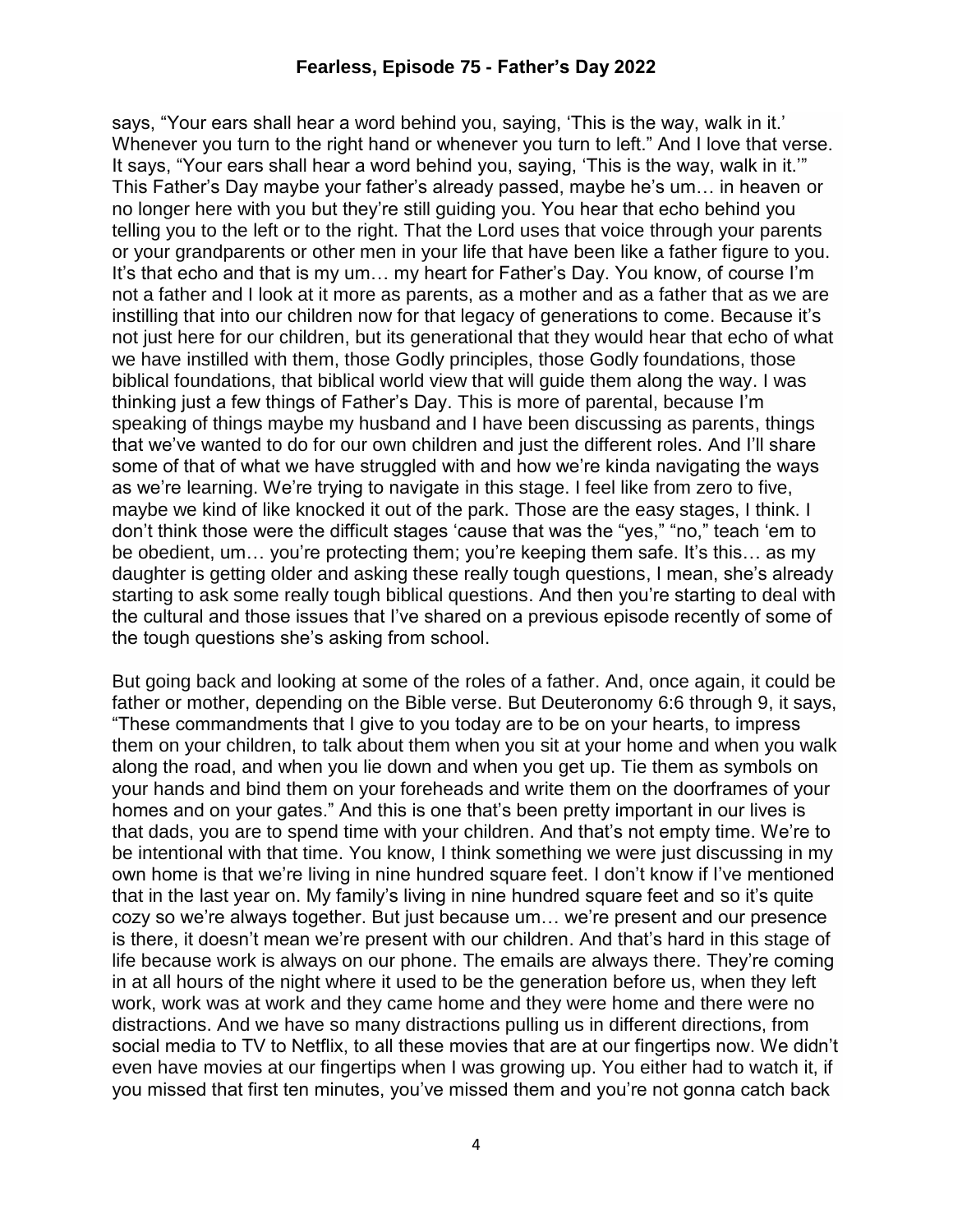up. So we have everything on demand. But um… I was challenging my husband with that. You know, he was doing work. He's gotta do what he has to do. But he's on his phone constantly checking. And my husband researches all the time so I call him "YouTube certified" on everything. So, he's constantly on YouTube learning to do stuff for around the house or something. But still, our children always see our faces on the phone and for us to be very careful and to navigate that right. So I would encourage you to set up boundaries, realistic boundaries, 'cause it is the life we live in. So for your family, set up those boundaries. But, of course, the father is to provide for your family, according to 1 Timothy 5:8. It says, "Anyone who does not provide for their relatives, and especially for their own household, has denied the faith and is worse than an unbeliever." And that's a pretty strong verse so, father, you're to be a provider of the family. Proverbs 13:24, "good dads discipline their children." I won't go into discipline now. I am no expert on that. But one thing I would encourage is, let your "yes" be "yes," your "no" be "no." Especially in the stage that I am with young children. As a father, my husband is very good if I say something and my children are disobedient in that, he backs up my word. And that to be obedient, to be obedient the first time. And we've been trying to teach my kids why now they have to obedient. And it's really to set their heart that they would be obedient to a Heavenly Father one day when God calls them to do something. You know, God calls us to do it now. He doesn't call us to do it in three seconds. He calls us to be obedient then and now. So … that begins to prepare their hearts.

Another one is compassion is a dad's characteristic, according to Psalm 103. And when I think about a father being compassionate, my husband has really stepped up that game lately of really being there. I might be on the tougher scale these days and he's been the balance of the compassion. When I think of the word "compassion," I think of my grandfather. It didn't matter how his children failed or his grandchildren failed. My grandparents never acted like they were embarrassed. "I'm Billy Graham, how could my children or my grandchildren act like that?" They were compassionate in those moments of failure.

And I always think of those moments when my grandparents showed those examples of compassion. If you happened to watch my grandfather's funeral um… here in Charlotte, North Carolina, my Aunt Ruth shared an incredible story of my grandfather's compassion.

#### **Ruth Graham:**

**00:15:34** After twenty-one years my marriage ended in divorce. I was devastated. I floundered. I did a lot wrong. The rug was pulled out from under me. My family thought it would be a good idea for me to move away, to get a fresh start somewhere else. And so I decided to live near my older sister and her family and near a good church. The pastor of that church introduced me to a handsome widower, and we began to date fast and furiously. My children didn't like him, but I thought, you know, they were almost grown. They didn't know…they couldn't tell me what to do. I knew what was best for my life. My mother called me from Seattle. My father called me from Tokyo. They said, "Honey, why don't you slow down. Let us wait to get to know this man." They had never been a single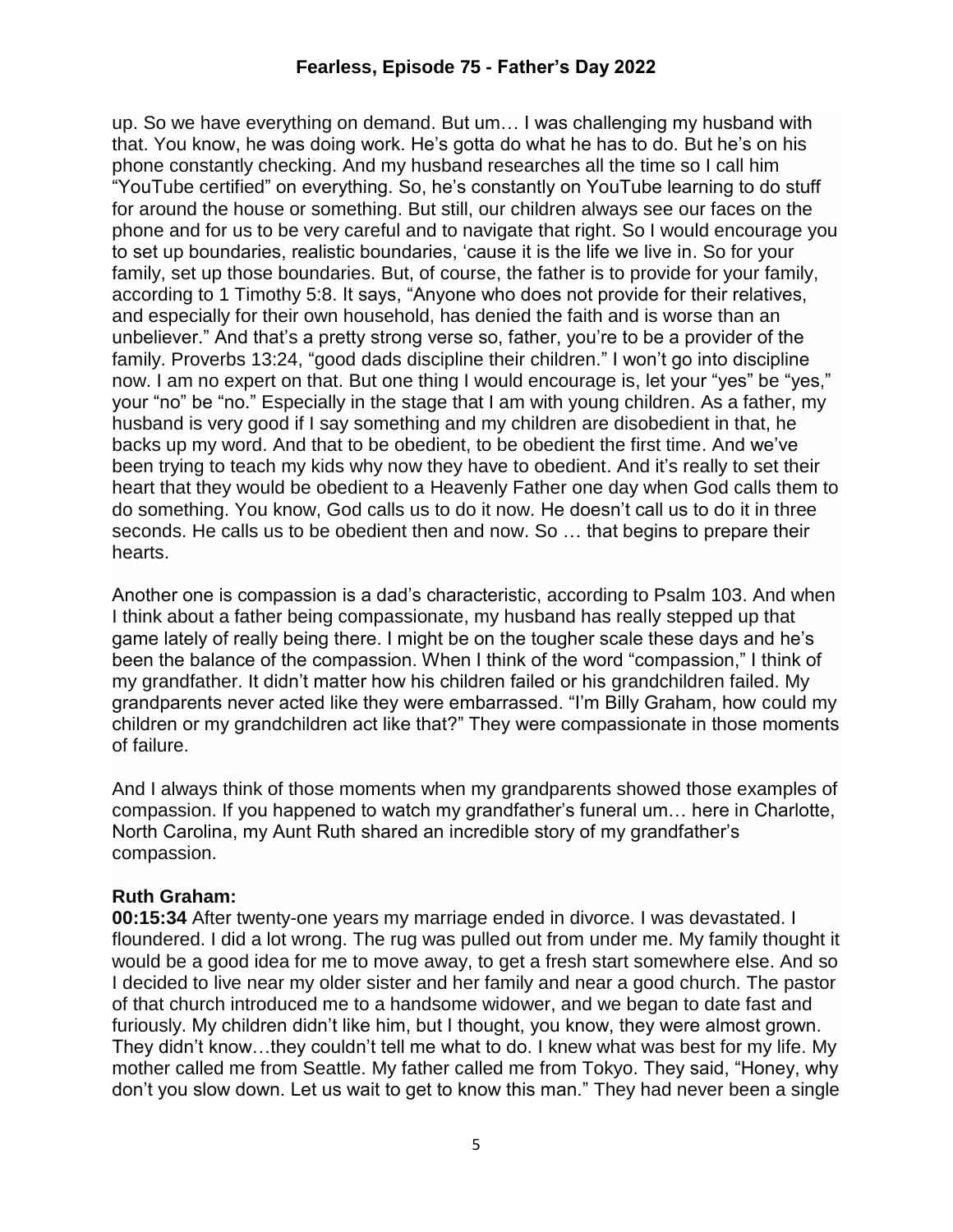parent. They had never been divorced. What did they know? So, being stubborn, willful, and sinful I married a man…this man on New Year's Eve, and within twenty-four hours I knew I'd made a terrible mistake. After five weeks I fled. I was afraid of him. What was I going to do? I wanted to go talk to my mother and my father. It was a two-day drive. Questions swirled in my mind. What was I going to say to daddy? What was I going to say to mother? What was I going to say to my children? I'd been such a failure. What were they going to say to me? "We're tired of fooling with you." "We told you not to do it." "You've embarrassed us." Let me tell you. You women will understand. You don't want to embarrass your father. You really don't want to embarrass Billy Graham. And many of you know that we live on the side of a mountain, and as I wound myself up the mountain I rounded the last bend in my father's driveway, and my father was standing there waiting for me.

As I got out of the car he wrapped his arms around me, and he said, "Welcome home." There was no shame. There was no blame. There was no condemnation, just unconditional love, and you know, my father was not God, but he showed me what God was like that day. When we come to God with our sin, our brokenness, our failure, our pain and our hurt God says, "Welcome home," and that invitation is open for you. Thank you and God bless you.

### **Cissie Graham Lynch:**

**00:18:29** My father has shown me that compassion in his service in both ministries at Samaritan's Purse and the Billy Graham Evangelistic Association. When we go to serve people, we're there to show them mercy and compassion and that's how a Heavenly Father sees us as well.

Another one is, dads, you're never to give up on your children and, of course, I think of um… Luke 15 and the story of the prodigal child. Of course, everybody knows the story of my dad being a prodigal son. But when that son comes home and, once again that father wraps his arms around his child, he never gave up on his child coming home. We, as parents, we are to be a doer of God's Word according to James 1:22. And dads, of course, we are to pray for our children. In 1 Chronicles 29:19, we see David's prayer for his son Solomon in that transition time and his deep heart to pray for his son. So, of course, we are to be praying for our children. And I think that is um… so important and especially in today's time. You know, I've been convicted over the last few months of praying for my husband in that role of a father in a way that I can't be there for my children, but my husband can. That God would impress on his heart how to father; not how I think my husband should parent but how God would lead him to parent. In these days that we're following with this culture being so aggressive to the family role, to the role of a father. And we see what's happening in our culture with the absence of fathers and the breaking down of the family and its heartbreaking. So I encourage you as a family to be intentional, to seek God, to walk with God, to pray for God's wisdom because this is the hardest job as parents we will ever have. And that is our greatest responsibility, according to Deuteronomy that is the spiritual impact that we will have on our children; the legacy that we will leave to them, because it's not just to our children but its generational. So I would encourage you this Father's Day to pray to the Lord that